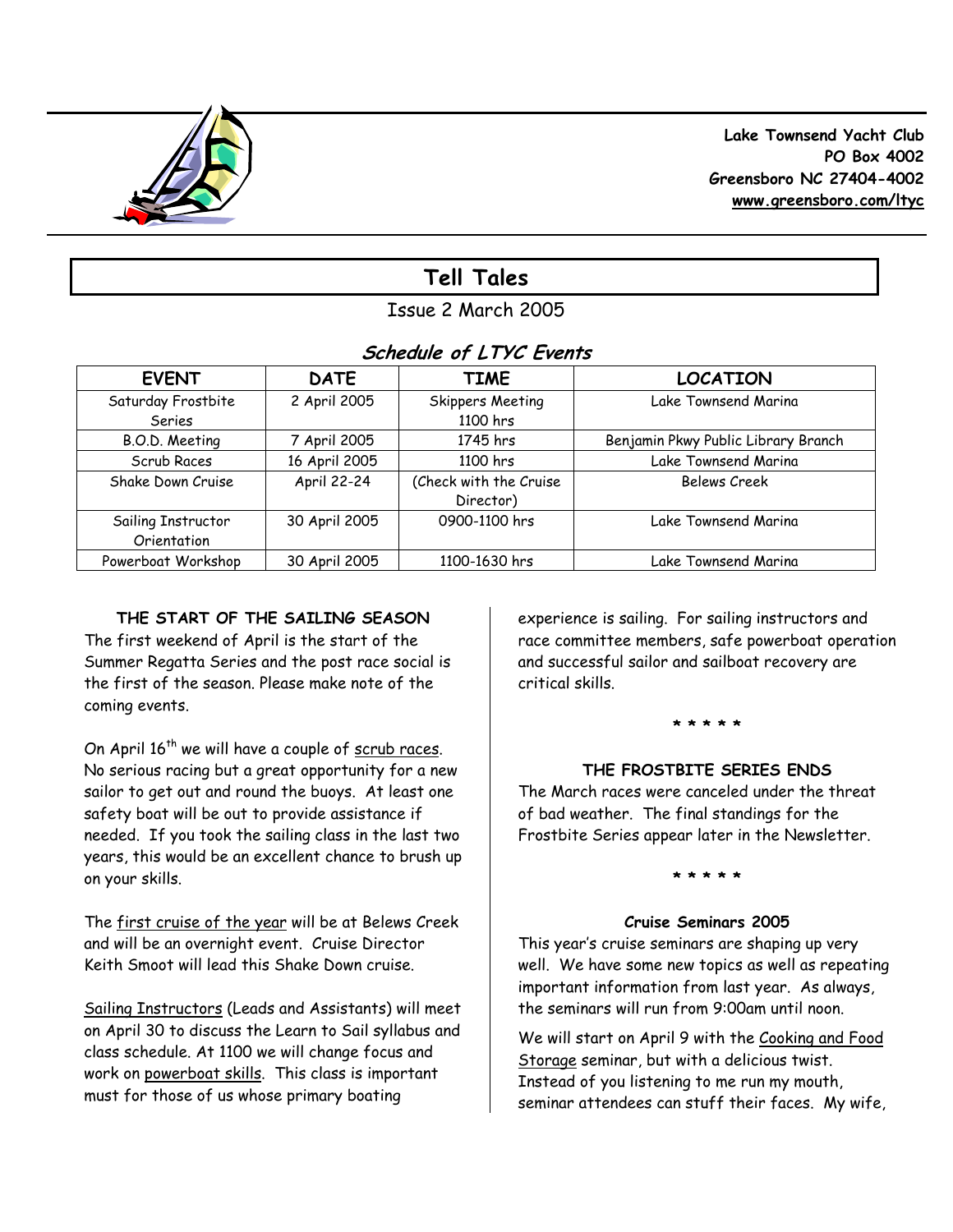Wanda from Gwaihir and Peggy Jones from the Catalina 22 Lazy Days will actually cook for the cooking seminar! These ladies are one-pot wonders on their boats. Both are experienced and skilled at cooking delicious meals on the single alcohol stove found on their boats. I was able to convince them to each cook a boat dinner for the cooking seminar. They will show you how to pack the cooler and store groceries for a weekend, and how to stretch your perishable foods, perhaps for longer than a week. Bring a bowl and spoon, we will supply the food and iced tea. First come first served.

On May 14 we will also have everyone's favorite, the Trailer Maintenance and Safety seminar. (Note to self, be sure to check the air pressure in the spare before the next Key West trip.)

The June 11<sup>th</sup> Coastal Navigation Class will give you a better understanding of coastal navigation charts and how to use them, and we may be able to squeeze in a GPS scavenger hunt.

At the Boat Systems seminar July 9 we will discuss and examine the water, toilet, electrical, and sail and anchor handling systems onboard Gwaihir and perhaps other boats. We will also have a brief but important radio protocol class.

The Anchoring and Docking class (August 13) will cover several types of anchors and how and when to use them, as well a tips on short or single handed leaving and returning to dock.

I plan to finish the seminar schedule with a Knot Tying and Splicing class on September 10. We will go over useful knots not generally taught in the sailing classes, as well as splicing three stand dock and anchor lines. Bring two sections of threestrand nylon, about five feet long, and perhaps five feet of braided nylon or polyester line.

 A Swap Meet is planned for the first Saturday in May and October during the social. After the race, everyone is invited to bring your unused equipment, books, charts, skills or curiosity. Everything is up for sale or swap, or just to be given away to make

room for more sailing stuff. Come by to see what us available, or just to talk.

Keith Smoot Cruising Director

**\* \* \* \* \*** 

### **SAYRA WEB SITE LINKS**

Important SAYRA links from Esther Khoury's February article on changes in the racing rules.

For information on Rule 42, go to www.sayrasailing.org/pages/news.htm#rule42,

For information on significant Racing Rules changes, go to www.sayra-sailing.org/pages/RRS%202004- 08%20Significant%20Changes.htm, for "A Quick Overview of Rule Changes..."

For information on Sailing Instructions and Notice of Race, go to the Race Management page www.sayra-sailing.org/pages/rce%20mngement.htm in the lower left side of page. Once on the Race Management page, go to the bottom left and click on either Notice of Race - Updated and/or Sailing Instructions - Updated.

For another summary of Race Rules changes, go to the Tom Farquhar article "WHAT'S NEW FOR THE RACE MANAGEMENT IN THE 2005-2008 RACING RULES" on the Race Management page.

#### **\* \* \* \* \* From the Editor:**

I know that the sailing season is about to start because the West Marine catalogue has arrived along with two sale flyers advertising "Spring Commissioning" products.

This year we received a hefty slick magazine "Boats USA International" with feature articles on sailing and motor yachts with more square footage than our modest home! It is nice to dream, I guess but we have enjoyed a couple of boats that are far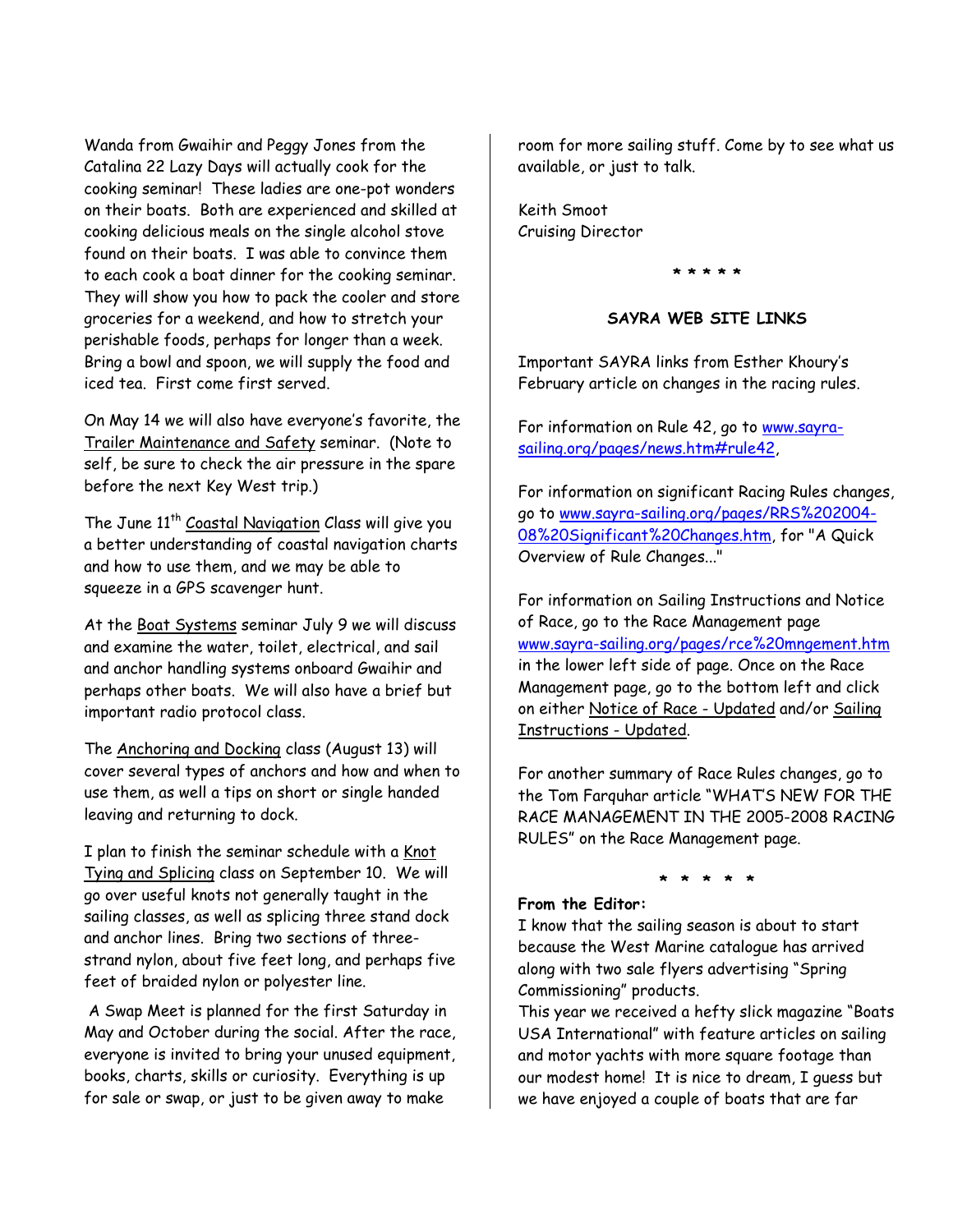smaller. Clearly, the boats in "Boats USA" are not anyone's first boat, but regardless of size, buying your first boat can be an overwhelming experience. Sonja and I spent several months considering what first boat was best for us. Because our previous sailing experience was day sailing on the Columbia River and sailing on Puget Sound, we looked for a trailer-able pocket cruiser. We have enjoyed the Precision 18 because we can haul it to the Coast or Smith Mountain Lake. When we raced it in the monthly Club Regattas, we were very disappointed. Despite many good qualities, "Chinook Wind" was not a fast boat and not a good 'round the buoys' racer.

When the Buccaneer became available, we jumped at the chance to own a good boat for racing and we have enjoyed its speed.

If you are considering buying a boat this spring, it is important to consider whether you will be racing or cruising, day sailing or spending the night aboard. Are you going to single hand or will it be a family boat? Join us at the season opening Social on April 2<sup>nd</sup>. Club members can be counted on to "talk boats", just ask a sailor what they are sailing, why he or she purchased and would he or she buy it again.

More on selecting your first boat in future columns.

#### **SAILBOATS FOR SALE!**

#### **Mirage 5.5**

1984 Cabin Cruiser \$2,900. (Lots of Extras) Mirage 5.5 on Magictilt Trailer, (new wheels, hubs & bearings, w/ bearing buddies) 4.5 HP 2stroke Mercury Motor, with new spring assist Popup motor mount. Call Bill Snider at 336/349-6755.

#### **American 14.6 Sailboat**

Fiberglass construction with anodized spars, Harkin blocks, fiberglass-weighted centerboard, kick up rudder, and Dacron sails, and galvanized trailer with mast stanchion can seat four adults. \$1000.00 View it at www.sailingsource.com/americansail/default.htm Call Randee Drake, 336 586-0181 or e-mail him at kb4qqj@mindspring.com

#### **16' Mistral & Trailer**

North Sails, Swing keel & rudder, Compass. Easy to Sail \$1,500.00 Call: Dave Varsik 336-712-9668

# **Lake Townsend Yacht Club Help Lines Commodore Rudy Cordon 336-540-8848 Rudycordon@hotmail.com Races/Property: Lewis Johnson (Vice Commodore) 336-656-4971 R Ljohnson12@triad.rr.com Education: Jeff Taylor (Rear Commodore) 336 674-3887 R kindredsouls@pipeline.com Cruising: Keith Smoot 336 996-6734 R hunter-23@att.net Membership:** Randy Crum  **336 375-6465 rbc@triad.rr.com Publicity/History: Pamela Reynolds (Secretary) 336 299-1948 R pfcr4201@aol.com Social: Paul Leslie 336 668-2874 R lesliep@gborocollege.edu Finance: John Hemphill (Treasurer) 336 632-0864 R hemphillj@gborocollege.edu Junior Sailing: David Duff 336 282-6566 R David.Duff@analog.com Mayor's Cup Regatta: Jean Leslie 336 668-2874 R lesliej@leaders.ccl.org Newsletter/Directory: Bill Grossie 336 643-1730 R wgrossie@infionline.net Nominating: George Bageant 336 629-2750 R 336 626-1966 B gbageant@hotmail.com Webmaster: Steve Raper Steve.raper@greensboro-nc.gov SAYRA Web site: www.sayra-sailing.org US Sailing Web site: www.ussailing.org**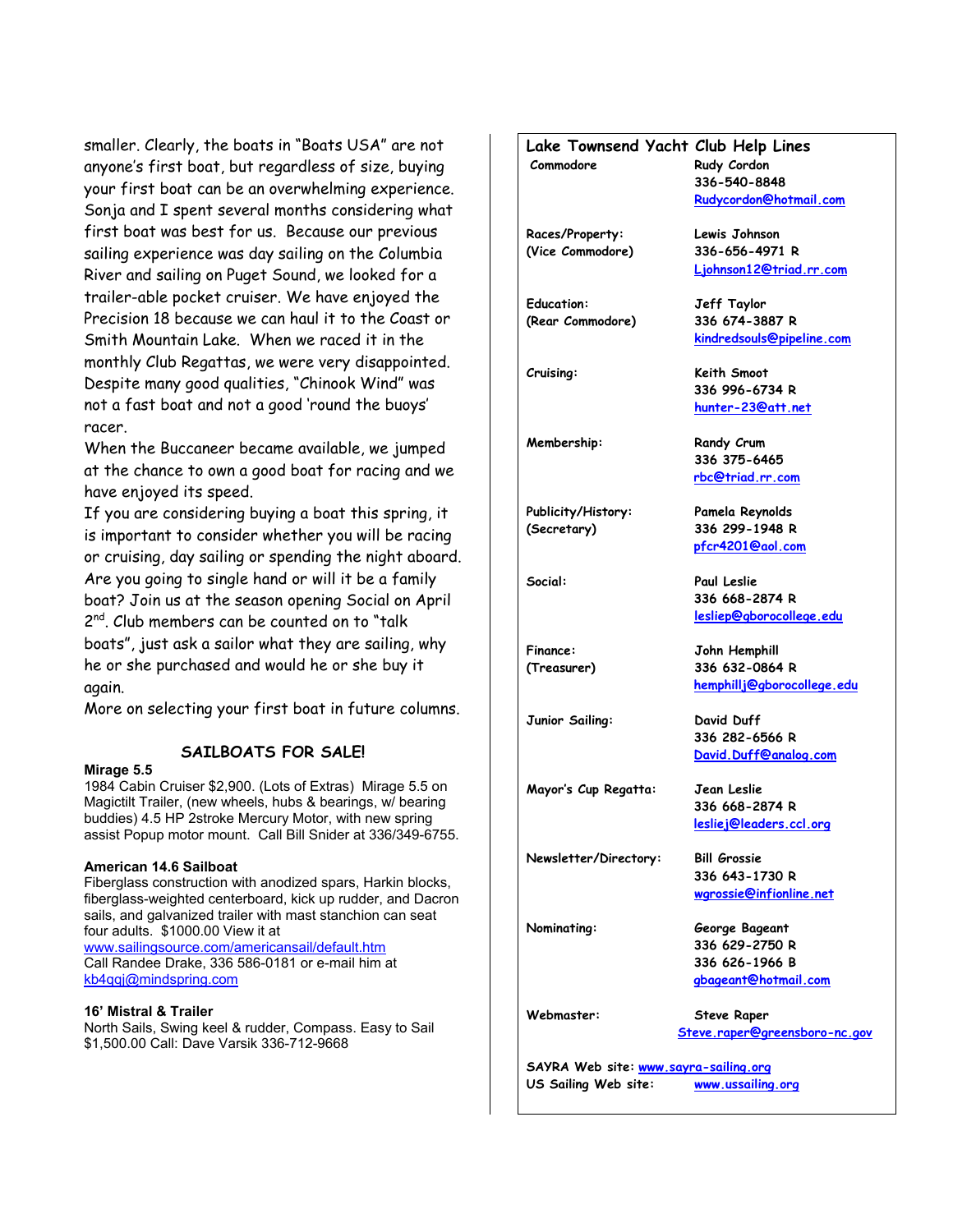# **Call People. Go Sailing.**

In an effort to involve more sailors in the Club's Sailing Events and Racing Programs, this "Available to Crew" list is published in each newsletter. The people listed have taken our Learn to Sail class or have other previous sailing experience and are looking to get more time on the water. So, if you have a boat and would like to participate in the Summer or Frostbite Race Series, why don't you call one of these folks for your crew? Or, if you need a cruising partner on your boat or would like to team with someone on one of the city sailboats for a daysail or a race, contact someone on this list. If you'd like to add your name to the list, contact John Hemphill, Treasurer or Bill Grossie, Newsletter Committee (See the Help Lines box located in this newsletter).

## **Available To Crew**

| Name                     |              | Home Phone Work Phone | E-mail                        |
|--------------------------|--------------|-----------------------|-------------------------------|
| <b>Bill Byrd</b>         | 336-635-1926 | N/A                   |                               |
| Chip Cromartie           | 336-601-0464 | 336-274-3559          | cromartie@triad.rr.com        |
| Lewis Johnson            | 336-656-4971 | 336-334-3448          | ljohnson12@triad.rr.com       |
| Paul/Jean Leslie         | 336-668-2874 | 336-272-7102 x276     | lesliep@gborocollege.edu      |
| Christopher Marriott     | 336-540-9055 | 336-323-0092          | cmarriot@joyceengineering.com |
| Cynthia & Sam Reichelson | 336-540-1279 | 336-273-2511          | reichelson@cs.com             |
| Deborah Stephenson       | 336-272-4517 | 336-279-3966          | Addyhouse@aol.com             |
| Pamela Reynolds          | 336-299-1948 | 336-832-7484          | pfcr4201@aol.com              |
| Jeff Taylor              | 336-674-3887 | 336-9544364           | kindredsouls@pipeline.com     |
| Gary Wulf                | 336-674-2498 | 336-373-8361          | gkwulf@hahoo.com              |

# Make a note of the above names as potential partners for your sailing, cruising, and racing adventures!

New Members, call each other! Longtime members, call new members!!

Do YOU want to be on this list?